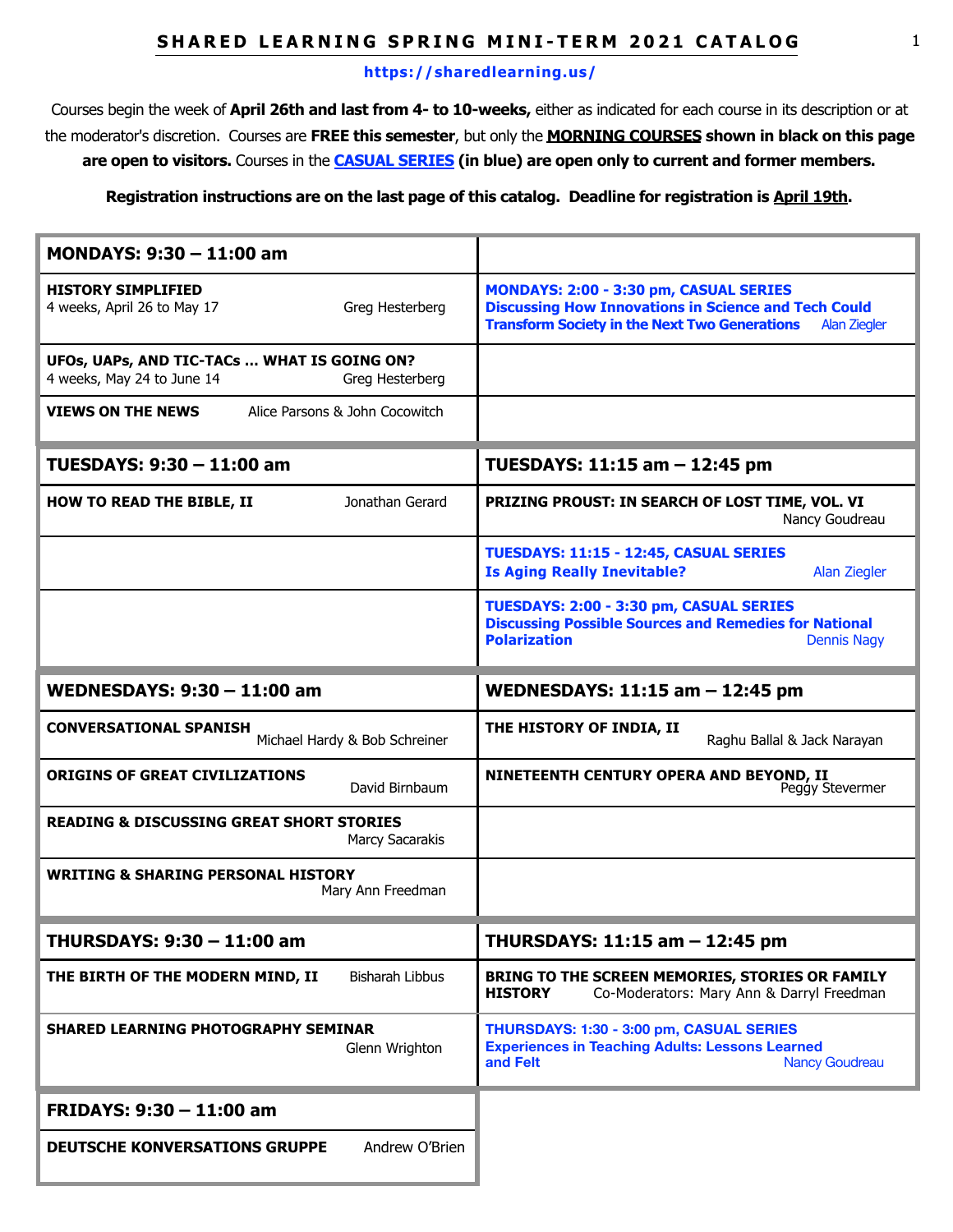## **MONDAYS 9:30 am – 11:00 am**

## **HISTORY SIMPLIFIED, V2.0** April 26 to May 17

Moderator: Greg Hesterberg. Would you like to better understand history, the past, and the world we inhabit today in a way that is very easy to grasp? Dr. Martin Luther King once said, "We are not makers of History, rather we are made by History." So, how exactly are we made by history? Greg proposes that it is by recognizing three simple elements which serve as the core of this course. Come listen, watch, learn, discuss, and contribute in this four-week class as we identify and break them down. The world we live in will suddenly make far more sense because you will understand why history and the world of today are like they are … and by employing these three essential elements, one can to a degree get a real sense of what the future holds. Talk about some lively, fascinating discussions, complete with more than a few laughs. **NOTE: \***Class is limited to 24 students.

## **UFOs, UAPs, AND TIC-TACs . . . WHAT IS GOING ON?**

May 24 to June 14 Moderator: Greg Hesterberg. In 2019 and 2020 Congress and the Pentagon formally acknowledged for the first time the existence of unexplained aerial phenomena (UAP) and released three independent, peer-reviewed videos of them. The Pentagon has further acknowledged that a U.S. President for the first time has been formally briefed on what is known of their existence. This short four-week course uses lectures, excerpts from respected newspapers and discussion to take a thorough look at what has been acknowledged and what evidence exists - based on interviews from professionals actually involved in encounters and from well-researched history of the phenomena, reaching back millennia. Additionally, for your personal assessment and for group discussion, Greg will show a video clip in HD, currently in private hands and never publicly released of a real time encounter of three UAPs. This course is NOT an offering about ETs, LGM or alien conspiracy theories, but a salient review of what is officially known, peerreviewed and officially government acknowledged and is now considered to be reliable evidence. **NOTE**: **\***Class is limited to 24 students.

**VIEWS ON THE NEWS** Moderators: Alice Parsons and John Cocowitch. Our open round table format allows for the respectful discussion of events at the world-wide, national, state and local levels. During each meeting, a volunteer(s) presents current topics for the exchange of ideas, in order to share and learn. The conversations and information exchanges are respectfully managed by Alice and John, using pre-established general operation guidelines to ensure that meeting etiquette and decorum are followed. **NOTES**: **\***Class is limited to 22 participants. **\***Students new to the course are welcome.

### **Mondays 2:00 — 3:30 pm, CASUAL SERIES DISCUSSING HOW INNOVATIONS IN SCIENCE AND TECH COULD TRANSFORM SOCIETY IN THE NEXT TWO GENERATIONS**

FOCUS: We will talk about how current innovations in science and tech hold great promise for dramatic improvements in medicine, energy, warfare, communications, transportation, work and everyday life. **\***New participants are welcome.

HOST: Alan Ziegler; former lawyer; futurist and enthusiast about foreseeing probabilities that will drastically alter society.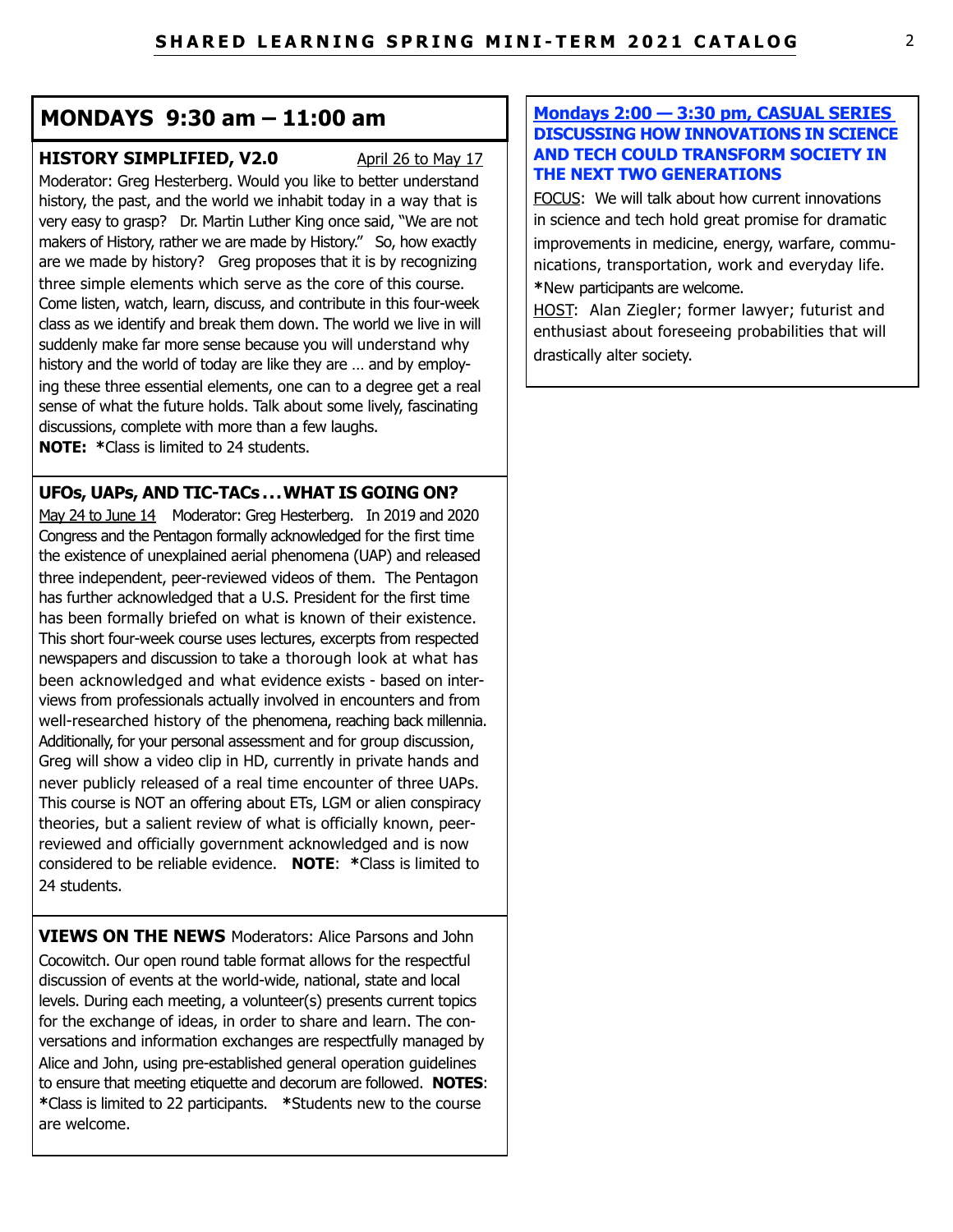## **TUESDAYS 9:30 am – 11:00 am**

**HOW TO READ THE BIBLE, II Moderator: Rabbi** Jonathan Gerard. This course will be a continuation of **Part I** from the previous term. New class members are welcome and are encouraged to read any of the materials posted on the website from **Part I**  $-$  though this is not necessary to enroll and enjoy the class. We will be listening to chapters, posted on Audible.com (not Great Courses DVDs). The course name comes from our course text How to Read the Bible, by James Kugel. The class will begin with the response to Sinai, following the giving of the Ten Commandments and will continue for as far as time and text allow. (Other topics will include: 'Worship on the road'; 'Moses' last words'; 'Other gods of Canaan.') Although the topic is the Hebrew Bible, this course will raise many contemporary questions to be addressed in class, such as: "If there's no heaven in Judaism, why should you be good?"— raised in a recent discussion. Dr. Kugel, an Orthodox Jew who taught this popular course at Harvard, presents both ancient and modern critical interpretations of biblical passages. Class members will work sequentially through the Hebrew Bible, addressing each topic as it arises — but giving priority to class discussion. **NOTES: \***Class is limited to 20. **\***10 weeks, April 27 - June 22.

## **TUESDAYS 11:15 am – 12:45 pm**

## **PRIZING PROUST: IN SEARCH OF LOST TIME,**

**Vol. VI** Moderator: Nancy Goudreau. We continue to relish the sumptuous, but challenging prose of Marcel Proust (1871-1922) in his final volume of In Search of Lost Time, titled Time Regained, Vol. 6. If you have read Volumes  $I - 5$ , you are welcome to attend our weekly readings and discussions, based on our reviewing 35 pages per week in Vol. 6. For sure, in 2021, our loyal group will heartily toast our efforts, since we began this course, reading Volume I, in Fall of 2018. We continue to use the Modern Library editions, C. K. Scott Moncrieff & Terrance Kilmartin, English translation.

#### **TUESDAYS 11:15 — 12:45, CASUAL SERIES IS AGING REALLY INEVITABLE?**

FOCUS: Aging itself is the greatest risk factor for most chronic diseases and disabilities which affect older adults. What if society prioritized the treatment of aging as a disease for which there may be a cure? We will discuss under this general theme: 1) theories of aging and gerontological research; 2) steps extending healthy human lifespans, including clinical trials, pharmaceuticals and other practices; and 3) social, psychological and philosophical implications of living on without biological limits.

HOST: Alan Ziegler; former lawyer; futurist and future enthusiast about foreseeing probabilities that will drastically alter lives.

## **TUESDAYS 2:00 — 3:30 pm, CASUAL SERIES DISCUSSING POSSIBLE SOURCES AND REMEDIES FOR NATIONAL POLARIZATION**

FOCUS: Participate in non-partisan conversations about current polarizing situations in government, education, race and gender relations, and society in general.

HOST: Dennis Nagy; retired industry executive and retired faculty at Vanderbilt and Princeton; enthusiastic about healing the violence of any kind of polarization.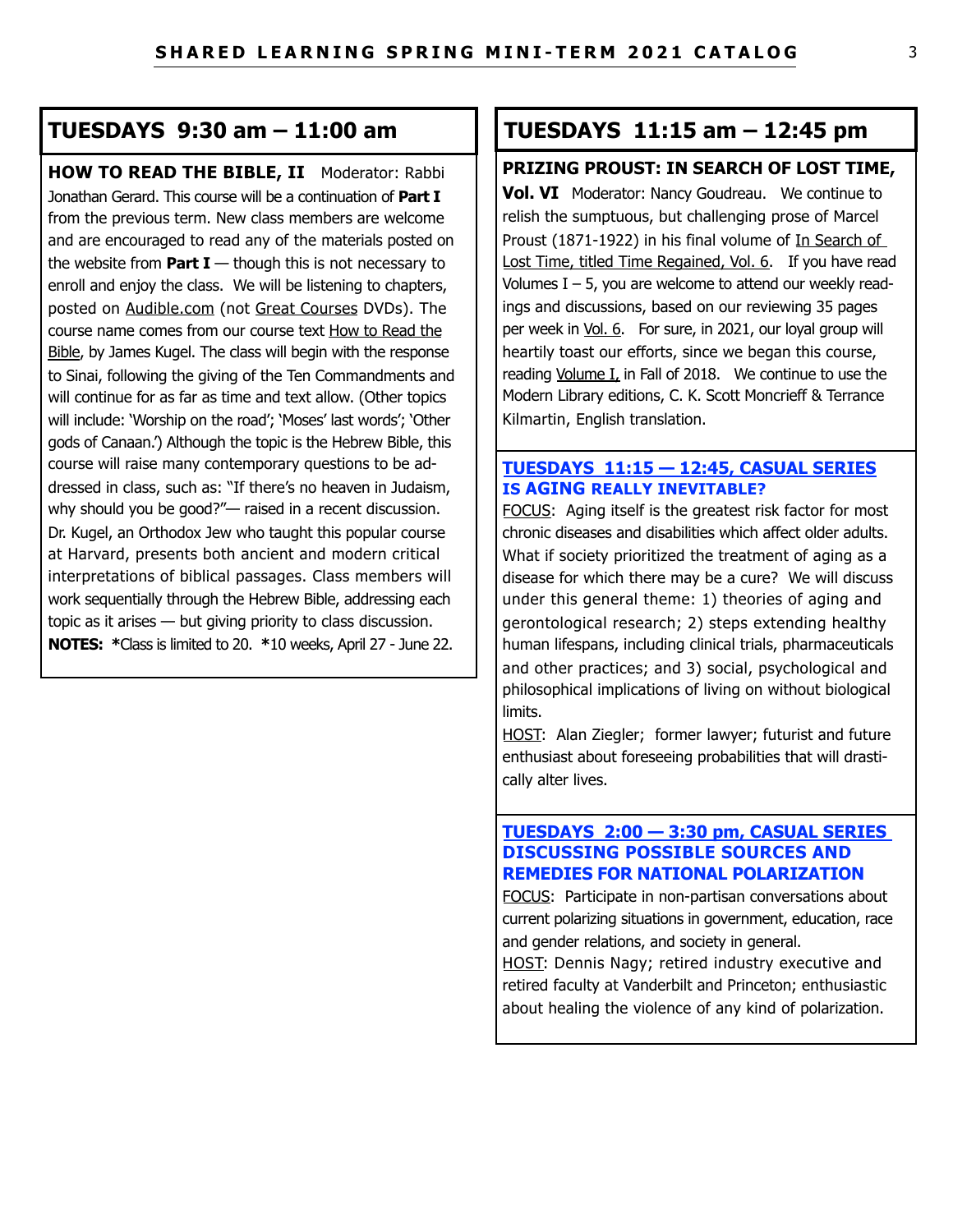## **WEDNESDAYS 9:30 am – 11:00 am**

**CONVERSATIONAL SPANISH** Co-Moderators: Michael Hardy & Bob Schreiner. This informal group-led class is intended for people at a more or less intermediate Spanish level. Our goal for each meeting is to stimulate group conversations about whatever topic or idea has been selected by the volunteer who will suggest the direction for that particular day. Each course participant is expected to organize and informally host one class. This role is one of either choosing materials to read or suggesting topics for conversations. Our group has at least one native Spanish speaker. At our various levels, all are willing to participate and are comfortable in giving information and asking for help. **NOTES**: **\***Class is limited to 15 participants. **\***Students previously enrolled have priority in registration. **\***10 weeks, April 28 - June 30.

**THE ORIGINS OF GREAT ANCIENT CIVILIZATIONS** Moderator: David Birnbaum. In 12 lectures from Great Courses, the professor gives a comparative analysis of the civilizations that sprung up in the Near East starting over 5000 years ago. These include Sumer, Mesopotamia, Babylon, Assyria, Persia, Egypt, the Hittites, and the Hebrews. He'll stress the many innovations that these cultures produced and that form the basis of our civilization today. Here are some of them: **\***the invention and evolution of writing; **\***the development of vast empires dependent not only on military might, but on laws and administration; **\***the growth of trade; and **\***the contributions of the Hebrews to the religious and ethical future of Western Civilization. The collapse of many of these civilizations at the end of the Bronze Age (about 1200 BCE) is also discussed. David will show two lectures per meeting with time allotted for discussion. If we wish, we will extend the class to look at the Indus River civilization that developed about the same time, and in fact, traded with some of these other groups. **NOTE: \***8 weeks, April 28 - June 16.

### **READING AND DISCUSSING GREAT SHORT STORIES**

Moderator: Marcy Sacarakis. Class members will discuss one story each week from The Best American Short Stories 2019 which is available for purchase from local bookstores or Amazon. We will have in-depth discussions about the author, the writing style, the plot, the characters and how they are developed, the themes, and the story's relevance to us. Members of the class will take turns leading the discussion. Each class ends with a poetry reading chosen by a class member. **NOTES: \***Class is limited to 15, with preference given to returning members. **\***9 weeks, April 28 - June 23.

**WRITING & SHARING PERSONAL HISTORY** Moderator: Mary Ann Freedman. Only we can document our personal experiences, reactions and perceptions during such dynamic times. We will support each other's individual efforts to record in writing what we have lived through and to encourage and aid our developing sense of accomplishments. All will: **\***write about episodes and decisions made in our lives; **\***read aloud our writing; **\***listen to everyone; and **\***appreciate the telling of the experience(s) and/or insights. Also, we will be able to share illustrations and photos online. **NOTES: \***Class is limited to 20 participants. **\***Students new to this course are welcome.

## **WEDNESDAYS 11:15 am – 12:45 pm**

**THE HISTORY OF INDIA, II** Moderators: Raghu Ballal & Jack Narayan. We will continue lectures on the "History of India," a Great Course by Michael Fisher, starting with the Mauryan Empire (300-400 BCE). We'll learn about Chandragupta Maurya's conquest of the famous Greek general Selucus, thus consolidating the entire northern India under one ruler. His grandson Ashoka converted to Buddhism, expanded the empire to the whole sub-continent, and spread Buddhism to Ceylone, South East Asia and China. We'll cover the Gupta empires of the 4th century CE. This period showed a vast development in the fields of literature, science, mathematics and astronomy and is often called the 'Classic Age' in India's history. From 900 to 1100 CE, an influx of Parsis, Jews, Muslims and Christians interacted and co-mingled with the native population to create a cultural mix. In 1500 CE, the Mughals conquered Delhi and started their empire which lasted until the mid-17th century when the British took over. We'll have a fascinating overview of a previously co-existing, multi-ethnic, multicultural, multi-religious society now on different sides of borders. **NOTES**: **\***Anyone can attend. **\***8 weeks, April 28 - June 16.

**NINETEENTH CENTURY OPERA AND BEYOND, II** Moderator: Peggy Stevermer. Opera is for many music lovers the ultimate musical form, and a base for many of the elements of the performing arts, i.e.: acting, scenery, costume and sometimes dance or ballet, as well as orchestral, choral and solo music. If you enjoy musical theater, think about "taking the plunge" to explore the world of opera. Though this course is a continuation from the winter semester, it is certainly not necessary that you joined us then. We will explore operas from the second half of the 19th century and into the early 20th century, using a variety of videos, recordings and period drawings/ paintings. In particular, we'll delve into a study of the composers and the librettists — their lives and inspiration, as well as examining the musical experience and what makes it such a wonderful art form. We'll focus on the most famous and/or interesting operas of composers, such as Verdi, Wagner, Puccini, Debussy, etc., enjoying their stories, the music and their collaborators. **NOTE: \***New students are welcome.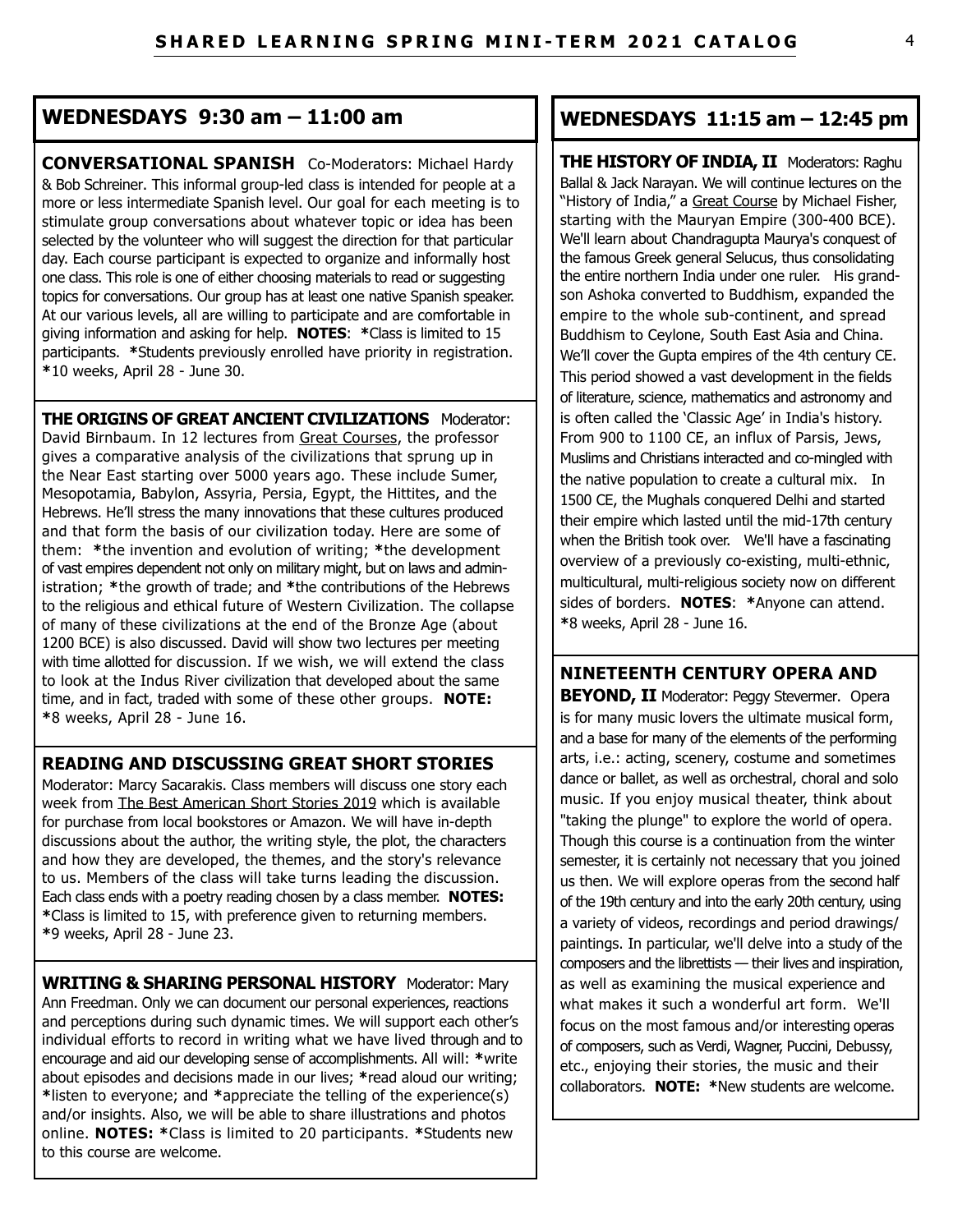## **THURSDAYS 9:30 am – 11:00 am**

**THE BIRTH OF THE MODERN MIND, II** Moderator: Bisharah Libbus. This lecture series is from The Great Courses and focuses on the intellectual history of the 17th and 18th centuries. We will continue this course, which we started in 2020, but did not finish, concerning the intellectual revolution that shaped the modern age ... the tug and pull between deism, skepticism, optimism, materialism and naturalism. These philosophical clashes dealt with the implications of new systems of inquiry to religion and naturalism. We will view and discuss two lectures in each class along with supplementary material. **NOTE**: **\***New students are welcome.

## **SHARED LEARNING PHOTOGRAPHY SEMINAR**

Moderator: Glenn Wrighton. Novice and expert photographers will meet to explore photographic topics selected by the group, as well as photos taken by participants. Topic areas may include photo editing, tips for taking photos, digital camera technology and sharing photos – explored with lecture, videos, discussion and live demonstration as appropriate. **NOTES: \***Every OTHER Thursday. **\***Students new to this course are welcome.

# **FRIDAYS 9:30 am – 11:00 am**

**DEUTSCHE KONVERSATIONS GRUPPE** Moderator: Andrew O'Brien (301-520-0965). For those German speakers who wish to maintain their fluency, this course will provide you with informal and cordial opportunities to converse in German. We'll refer to articles in German newspapers, magazines and select interesting topics about current German and American events. Each class meeting will be conducted entirely in German and not include German grammar instructions. **NOTE: \***German speakers new to this course are welcome.

## **THURSDAYS 11:15 am – 12:45 pm**

**BRING TO THE SCREEN MEMORIES, STORIES OR FAMILY HISTORY** Co-Moderators: Mary Ann & Darryl Freedman. Do you have a life experience or adventure you'd like to share with family or friends? Did you get lost in a foreign country or on a hike, live through a war or have a family legend that you'd like to pass along to your grandchildren? In this proactive course, Darryl and Mary will guide you to convert your films, photos, and memories into 5 - 10 minute videos that you can share on YouTube, social media or various Cloud files. **NOTE**: **\***Class is limited to 8 participants.

## **THURSDAYS 1:30 — 3:00 pm, CASUAL SERIES Experiences in Teaching Adults: Lessons Learned and Felt**

FOCUS: Let's share our classroom experiences in trying to make the 'magic' of teaching and learning happen, so that we can gain a deeper understanding of and appreciation for teaching adults at whatever age. Through our efforts, when and how have students: **\***Learned new skills and/or knowledge? **\***Gained and/or broadened their insights? **\***Changed their attitudes? How do we know that any of this DID happen? Let's talk about what worked or didn't work for us. And what is there to gain when it does work.

HOST: Nancy Goudreau; retired adult learning and education specialist for DC federal agencies and community colleges; still intrigued with what works with adults and how to 'empower' students.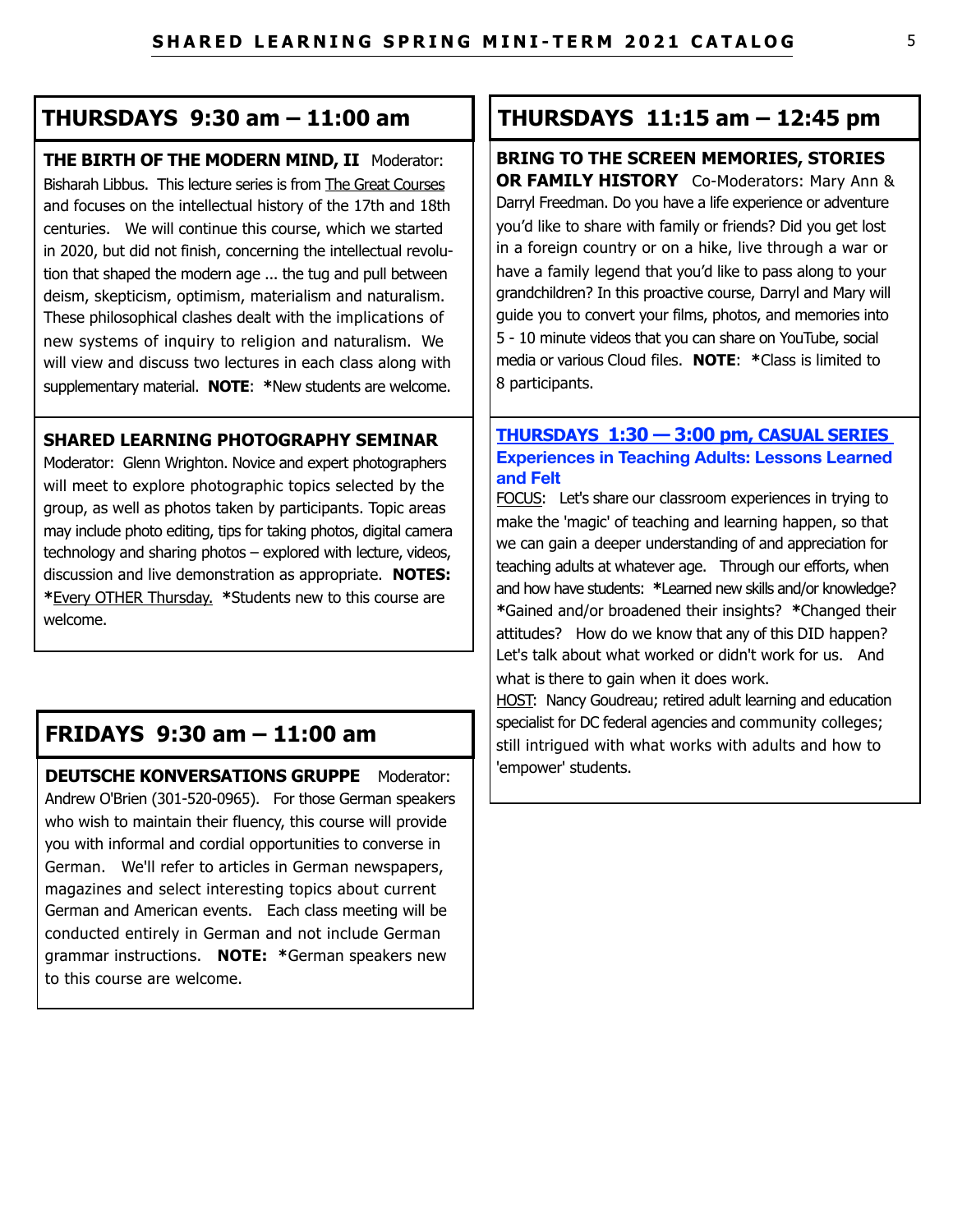#### **ANNUAL MEMBERSHIP MEETING**

in conjunction with

#### **April's LINDGREN LECTURE**

#### **Friday, April 16, 2021, 11:15 a.m. via Zoom**

Link to be sent shortly before meeting.

MEMBERSHIP MEETING AGENDA:

- Welcome. Thanks to Winter Moderators and Hosts.
- Introduction of members nominated to serve on SL Board for May 2021 April 2022.
- Election of four people to be voted on as Officers by the SL Board at their May meeting.
- Recognition of retiring board members.
- Status of plans for resuming in-person classes in September.

#### **LINDGREN LECTURE: "THE FACE OF POVERTY IN NORTH CAROLINA"**

Since 2008, Professor Gene Nichol has conducted hundreds of interviews with North Carolina poor people and those working to alleviate the worst of their circumstances. He challenges us to fully commit to end poverty by seeing what is too often invisible, looking past partisan divides and preconceived notions, and actively seeking change. With his J.D. from University of Texas and numerous awards, his expertise includes: Civil Rights and Discrimination, Constitutional Law, Federal Courts and Poverty Law. A former president of the College of William & Mary, law dean at University of Colorado and dean of UNC School of Law, he is currently the Boyd Tinsley distinguished professor at UNC. Among his extensive publications: The Faces of Poverty in North Carolina: Stories from Our Invisible Citizens (2018).

|                                                    | Nancy GoudreauVice President, Curriculum/<br>Catalog Coordinator |
|----------------------------------------------------|------------------------------------------------------------------|
|                                                    |                                                                  |
| Sudhir Pahwa Treasurer                             |                                                                  |
|                                                    |                                                                  |
| Mary Ann Freedman  Publicity Coordinator           |                                                                  |
| Anne-Marie Durand-Kennett  Hospitality Coordinator |                                                                  |
|                                                    |                                                                  |
|                                                    | Meyer Liberman Lindgren Lecture Coordinator                      |
|                                                    |                                                                  |
|                                                    |                                                                  |
| Jonathan Gerard Member at-Large                    |                                                                  |
| Greg Hesterberg Member at-Large                    |                                                                  |
| Bisharah Libbus  Member at-Large                   |                                                                  |
| Bonnie Sullivan Member at-Large                    |                                                                  |